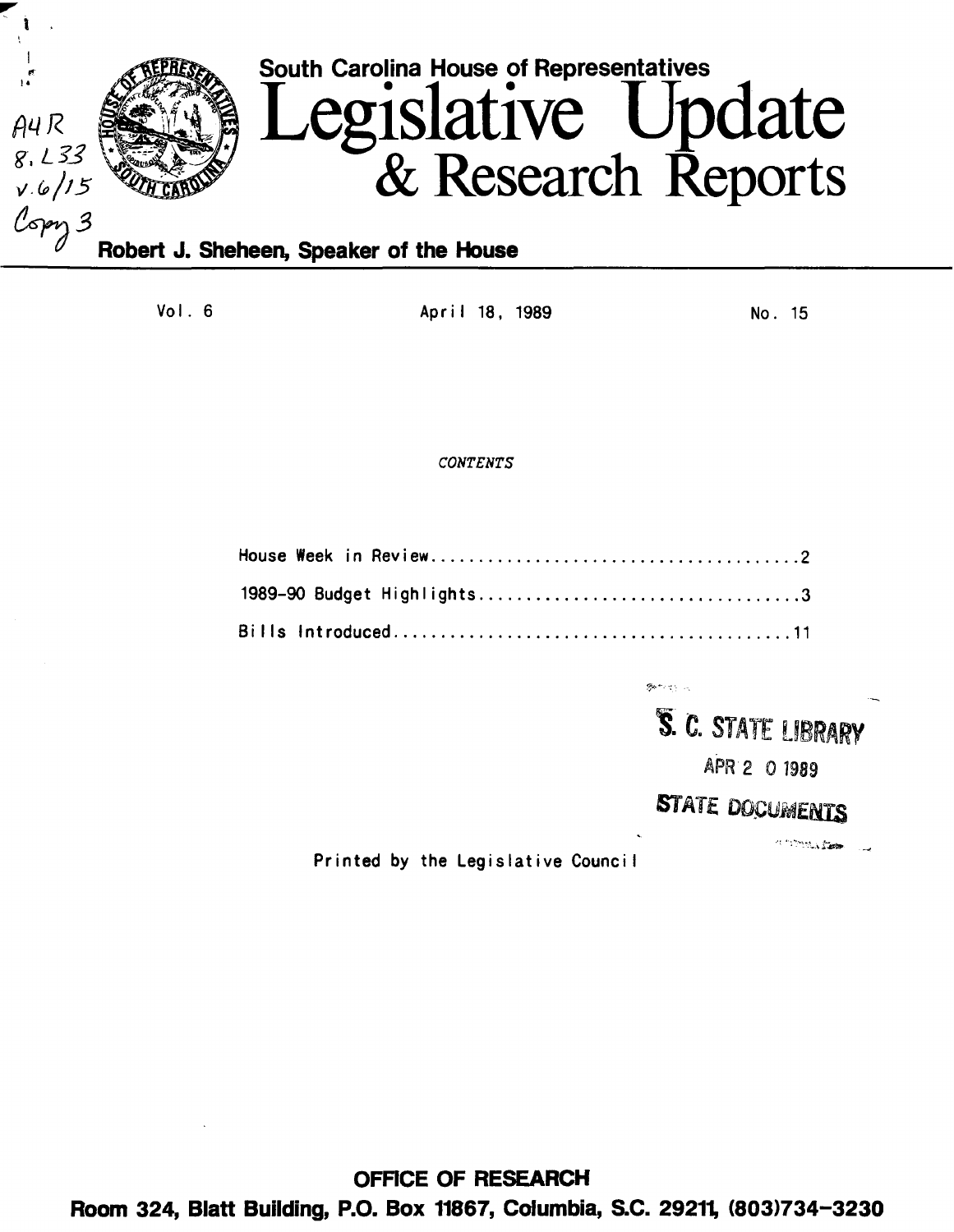Legislative Update, April 18, 1989

 $\mathbf{f}$ 

House Week in Review

Automobile insurance and the introduction of bi I Is dominated the attention of the House of Representatives last week. House members scurried to introduce bills by Thursday in order to meet the April 15 House dead I ine.

# Auto Insurance

House members continued to wade through section after section of H.3695, the Automobile Insurance Reform Act. By the end of the legislative week, the House was near completing its first pass at the bill. A second reading vote was delayed until a corrected copy of the bill could be obtained for the general edification of everyone who has tried to follow work on the bill.

After days of amendments, the easiest thing to determine when the dust settled last week is what sections of H.3695 have been tabled by the House. Here is a list of the sections tabled over the past two weeks. An explanation of the sections can be found in the March 28 issue of the *Legislative Update.* 

Sections of the H.3695 tabled include:

|          | Section 2 -- Eliminates Punitive Damages Coverage           |
|----------|-------------------------------------------------------------|
|          | Section $6$ -- Mandate to Write                             |
|          | Section 7 -- Optional Punitive Damages Coverage             |
|          | Section 12 -- Punitive Damages                              |
|          | Section 23 -- Reinsurance Facility Cession Limitation       |
|          | Section 24 & 25 -- Repeal Mandate to Write Physical Damages |
| Coverage |                                                             |
|          | Section 31 -- Agents' Commissions                           |
|          | Section 50 -- ISO Rates                                     |
|          | Section 55 -- Non-Economic Loss                             |
|          | Section 56 -- Agent Commissions                             |
|          | Section 57 -- Reinsurance Facility Servicing Carriers       |
|          | Section 58 -- Liability Deductible                          |
|          | Section 59 -- Measures to Increase Competition              |
|          | Section 61 -- Reinsurance Facility Coverages                |
|          | Section 62 -- ISO Rates                                     |
|          | Section 75 -- PIP Coverage                                  |

In addition, Section 39, allowing banks to sell reinsurance, was ruled out of order by the chair.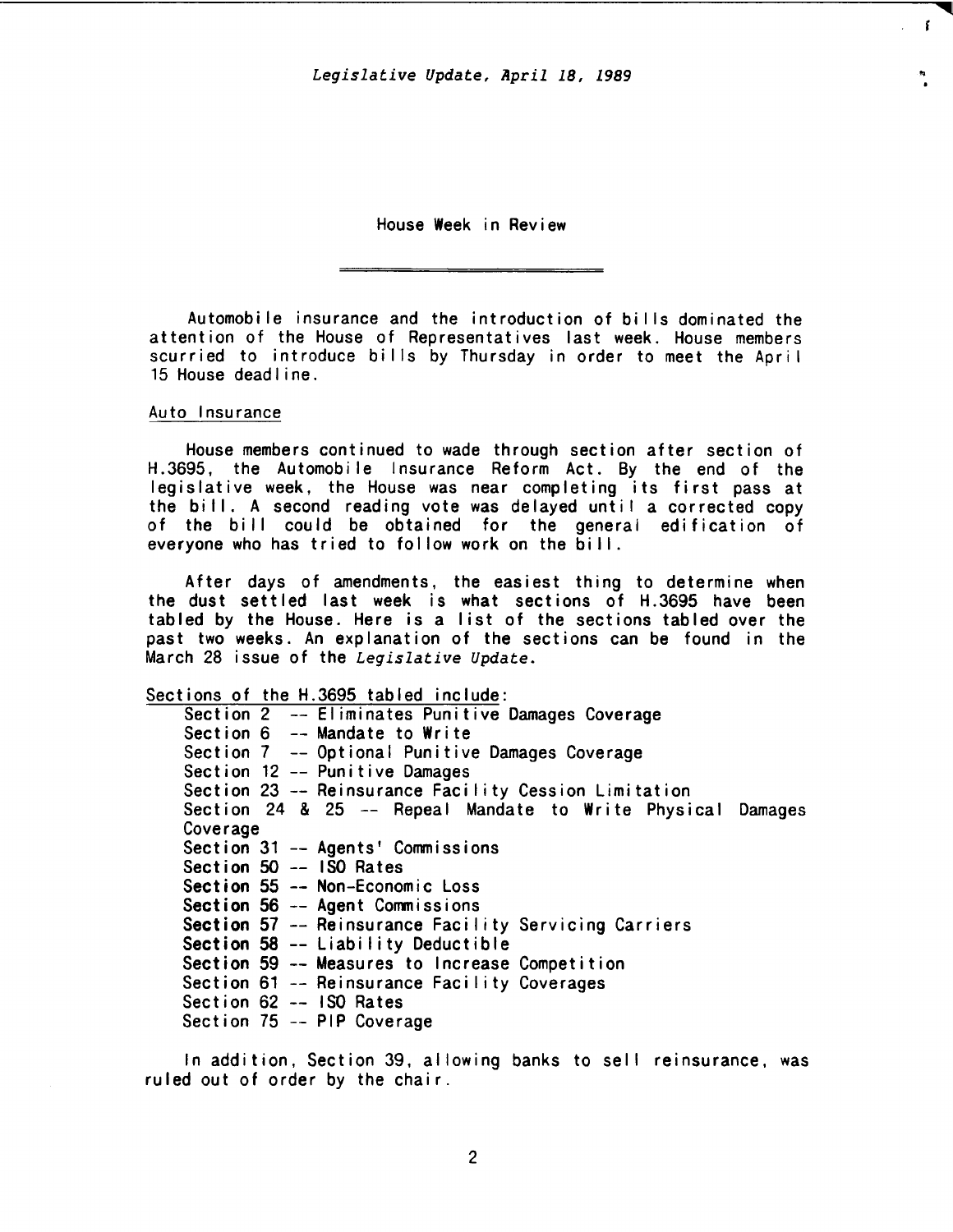ł.

1989-90 Budget Highlights

*In record time, the House approved the \$3.3 billion 1989-90 Appropriations Bill last month. This bill was one* of *five budget bills considered by the House this session. The others are the \$53.8 million Capital Reserve Fund Bill (H.3602), the \$58 million Supplemental Appropriations Bill (H.3601), the \$55.4 million Surplus Supplemental Bill (H.3622> and the \$12.1 million Deficiency Supplemental Bill <H.3573).* 

*Unlike last session when* a *number of pending issues were resolved in the budget bill, this year the pressing issues are fewer and the perennial questions -- what to do about pay* raises, education, new prisons -- dominated the budget *deliberations.* 

*The House Ways and Means Committee recently distributed a document summarizing the action the House took on the four budget bills previously mentioned <the Deficiency Supplemental Bill was passed by the House earlier in the session>.* 

*To provide a quick reference for House members, here are some* of *the budget highlights gleaned* from *the Ways and Means Committee report. A* more *complete narrative and additional budget information can be found in the full report.* 

# State Employee Health Insurance Reserve Fund

One of the most pressing financial issues facing the Legislature this session is what to do about the shortfall in the state employee health insurance reserve fund. The fund, which serves 135,000 state employees, retirees and teachers, is currently \$8 mi II ion in the red. The deficit is expected to grow to \$20 mi II ion by the end of the fiscal year and to \$43 mi II ion by the end of the calendar year.

To address this growing deficit, the House approved \$25.7 million in the appropriation bills for the health insurance reserve fund.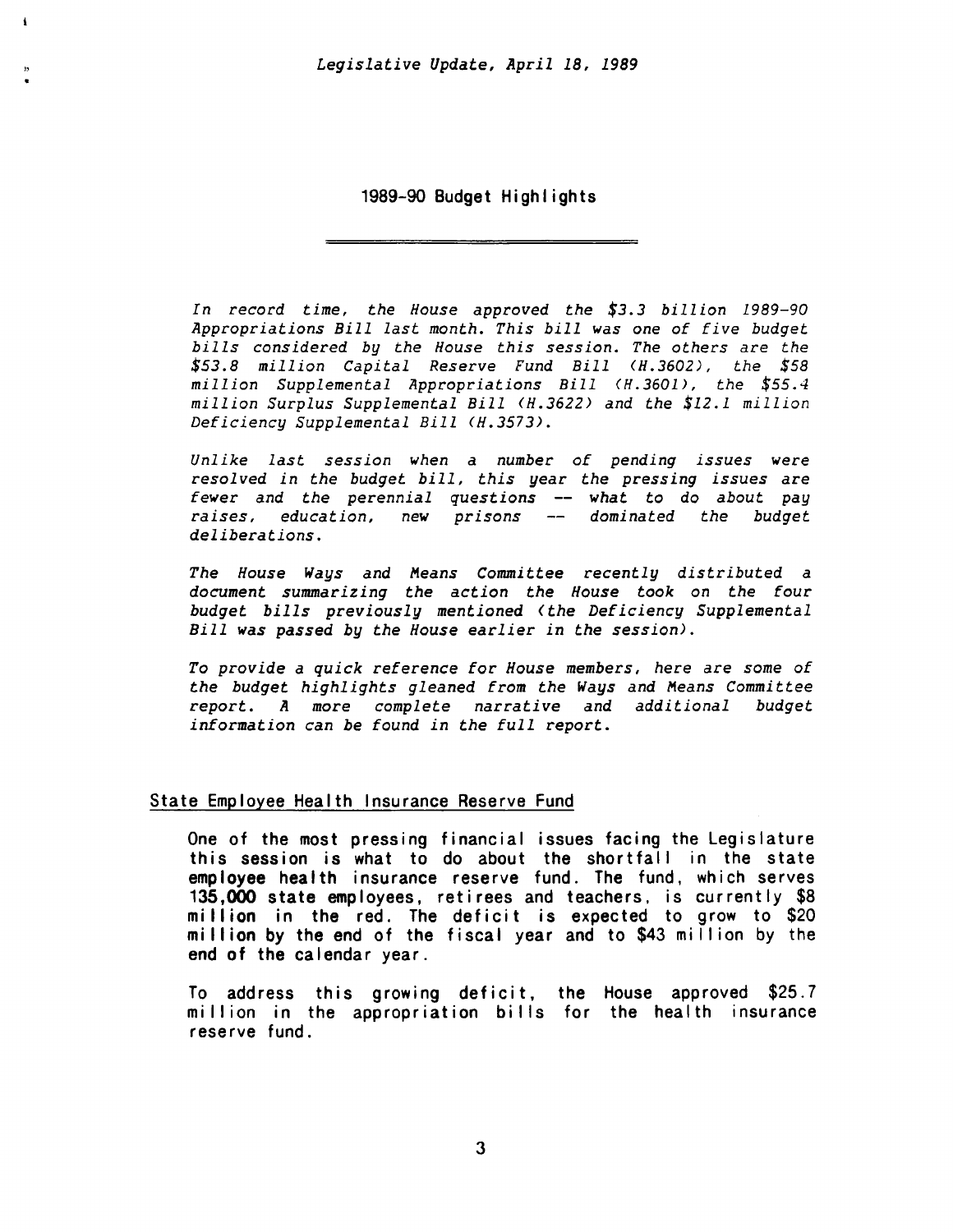Of this total, \$6.8 mi Ilion is earmarked for the reserve in the Deficiency Supplemental Bill (H.3573). Another \$6.8 million was appropriated in the Capital Reserve Fund (H.3602) and up to \$12 million in lapsed monies will be directed into the fund. The House also approved moving \$8 mi Ilion in surplus money from the dental insurance reserve fund into the health insurance reserve.

Still to be resolved is what impact the health insurance reserve fund deficit will have on employee-paid premiums and benefits. The State Budget and Control Board currently is studying this question.

## State Employee Pay Raise

Classified state employees will receive a 2 percent base pay increase on July 1 and another 2 percent increase January 1 under the House-approved budget bills. Unclassified employees will receive the pay increase in October. In addition, the House funded another one-time December bonus in the Capital Reserve Fund. Under this bonus, those employees earning \$20,000 or less will receive \$286, and those making over \$20,000 will receive a \$143 bonus.

The base pay raises, funded in the Appropriations Bill, will cost \$32.6 mi II ion. The one-time December bonus in the Capital Reserve Fund bill will cost \$8.9 million.

### Higher Education

This fiscal year, the state's public colleges, universities and technical colleges received 93.3 percent of formula funding, up from 88.5 percent in the 1987-88 budget year. For the 1989-90 budget, the House again approved funding for higher education at the 93.3 percent formula level.

In addition, the Cutting Edge, the Commission on Higher Education's program for excellence among the institutions of higher learning, received another \$5 million in non-recurring funds in the new budget, matching this year's appropriation. The 1989-90 appropriation comes from \$2 mi II ion in the Supplemental Appropriations Bill and \$3 million in the Capital Reserve Fund Bill.

Also under higher education funding, the House approved a \$2 million increase for the Higher Education Tuition Grants Program, which provides tuition grants for state residents who attend in-state private col leges and universities.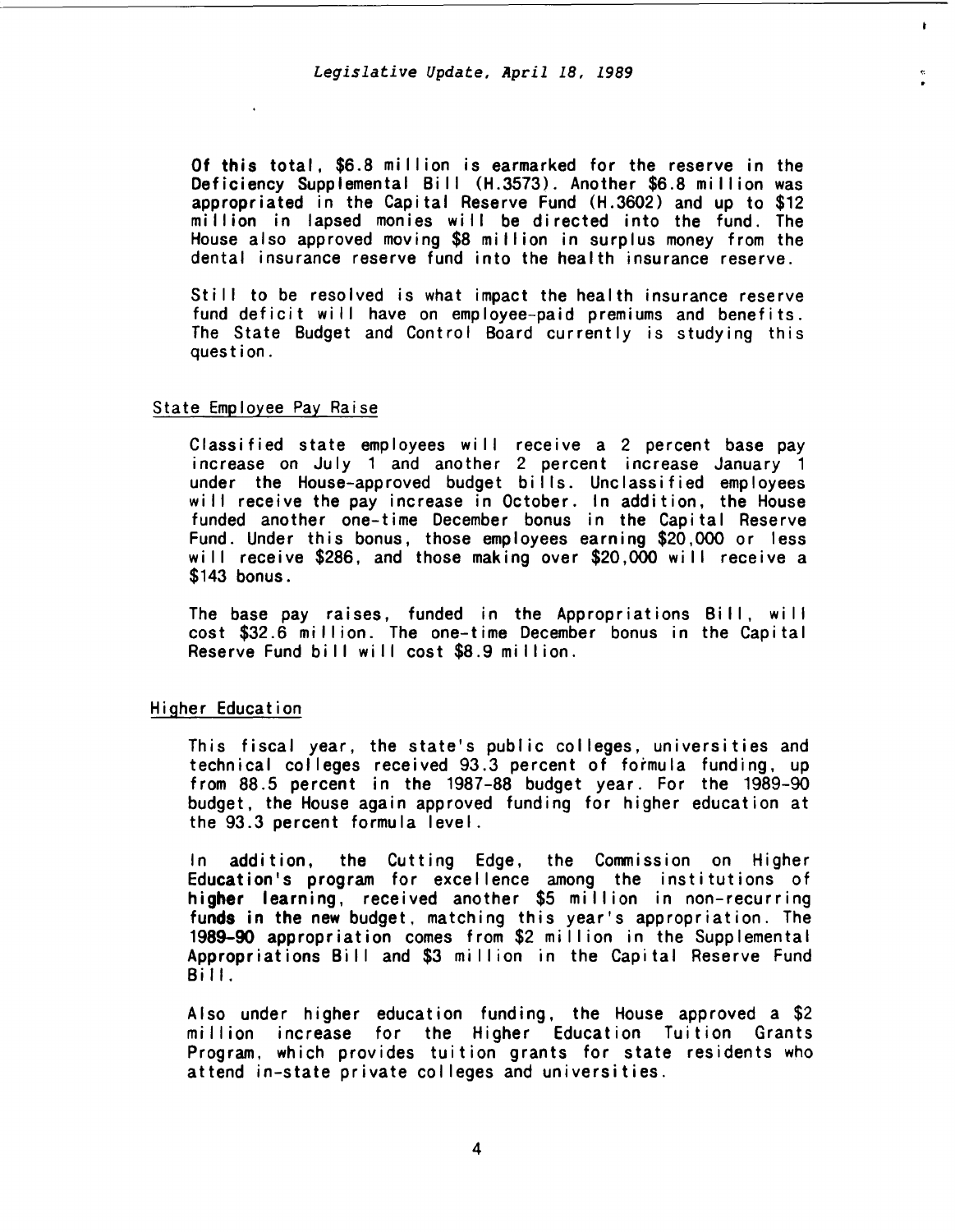# Public Education

Public education, grades K-12, received a 13 percent funding boost over the the 1988-89 budget, demonstrating the continued commitment of the House to quality education. The House approved a total of \$131.8 million in new funding over the \$1 billion received by public education this fiscal year.

Fully funded by the House in 1989-90 budget are the Education Finance Act and the state textbook program. The textbook program will receive \$2 million in the Capital Reserve Fund bill and another \$5 million in the Supplemental Appropriations Bill.

School buses and the state's 6.000 adult school bus drivers were an important budget item last session. This year, they still figured in the budget discussions. The school bus replacement program was fully funded with \$8.8 mi II ion to purchase 500 new school buses. Bus driver salaries were given a 3 percent increase, raising the minimum hourly rate from \$4.75 to \$4.89. In addition, a pay scale was established which will take driving experience into consideration, and a safe driving program will provide a \$250 bonus to the top 1,000 school bus drivers.

Under the Education Improvement Act, the average teacher salary will be \$27,051, a 5.8 percent increase. This salary figure will meet the projected southeastern average for teachers. In addition, partial funding for the proposed "Target 2000" School Reform Bill also received House approval. Funding includes \$5.2 million for dropout prevention (\$2 million of it in the Supplemental Bill),  $$2.6$  million for expansion of the gifted and talented program, \$1.97 mi II ion for a preschool program for "at risk" 4-year-olds, and \$1.5 million in school flexibility grants.

Most important to the overall quality education effort, the House provided \$16.4 million in the Surplus Supplemental Bill for school building construction aid.

# Catastrophic Health Care and Medicaid

The House increased the appropriation to Medicaid this year, earmarking \$24 million in state funds for the program, which will attract another \$70 million in federal funding. Of this appropriation, \$8.6 million will fund the state's share of the new Catastrophic Health Care program. passed by Congress last year.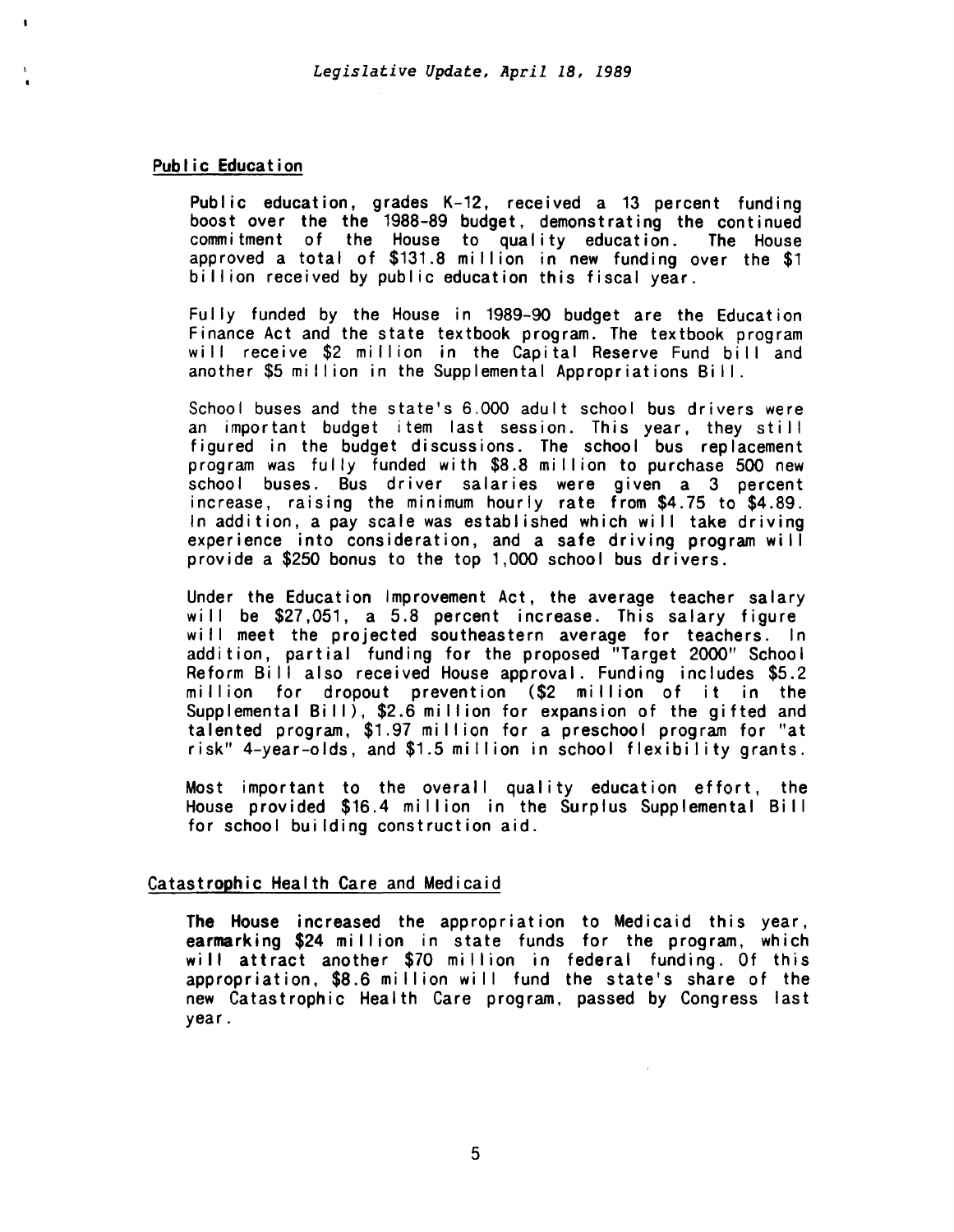.-

In addition, the House funded 186 new nursing home beds. Another \$17.4 million will go to make inflationary adjustments to the reimbursements received by Medicaid providers and \$18.7 mi II ion will be used to bring rural hospital rates up to cost. Many of the state's rural hospitals are facing severe budget problems due to a myriad of reasons, most prominently money lost on Medicare and and Medicaid patients, low patient use rates and difficulty in attracting medical professionals.

South Carol ina would continue its fight against infant mortality through the Medicaid benefits expansion approved by the House in the new budget. Under the House-approved budget, Medicaid would provide medical coverage to poor pregnant women, infants and children up to age 4. In the current year's budget, the coverage includes pregnant women, infants and children to age 1.

## Mental Health

To meet the requirements of the Mental Health Department's settlement with the Justice Department, \$4.3 mi II ion and 73 new positions were approved by the House to increase staffing at the State Hospital and the Community Mental Health Center. Additional funding and positions were approved for children and ado lescent services, family treatment programs, autism services and the Alzheimer's Team Project at Hall Institute, among others.

The Capital Reserve Fund bill, as approved by the House, would provide \$5.1 million to meet the Department of Mental Health's current operating deficit. The bill also would appropriate \$1.1 million for renovation and construction in the department's Day<br>Program. In addition, the Deficiency Supplemental bill the Deficiency Supplemental bill appropriated \$1.1 million to pay for inmate medical treatment.

# Prisons

The budgets for the Correction Department's two newest prisons -- the Allendale Correctional Institute and the Josiah J. Evans Correctional Institute near Bennettsville -- were annualized in this year's budget bill at the cost of \$10.7 million. These funds also annualized the 4 percent base pay increase given correction officers in January.

Five new 100-bed work camps were funded by the House. These camps would be located in Greenwood, Bamberg, Aiken, Wateree and Columbia. Also approved was a 100-bed shock probation unit at the Wateree facility.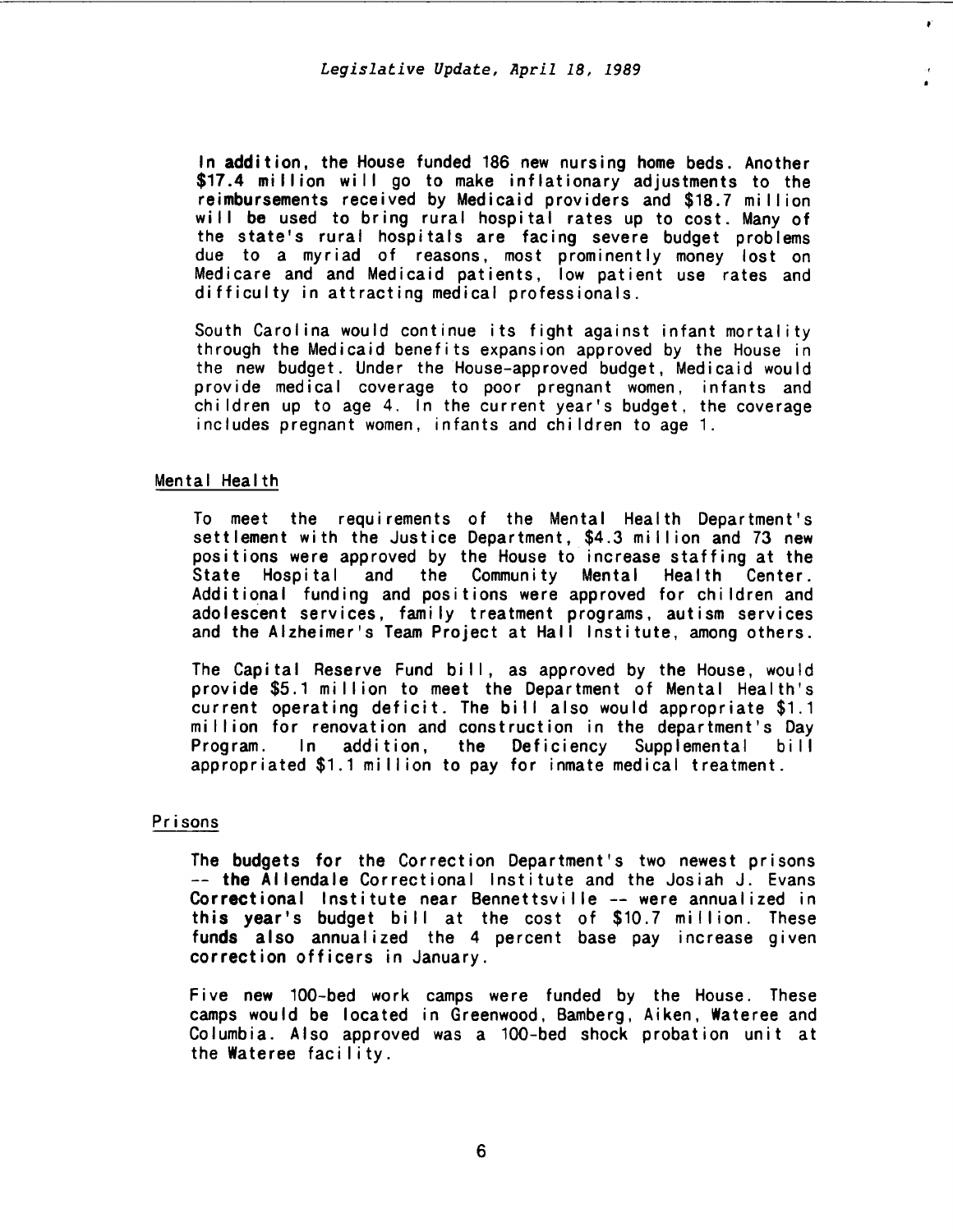With the opening of the 808-bed Evans and Allendale prisons, the state will have a total of 31 prisons in operation. Since 1986, four prisons and two shock probation camps have been built by the state to deal with prison overcrowding.

# Tax Relief

The House approved tax cuts that wi II I ighten the tax burden of state residents by \$144 million over the next five years. Most of these tax reductions were part of the \$55.4 million Surplus Supplemental Bill (H.3622). The Capital Gains Tax reduction was funded in the Appropriations Bill.

Tax reductions approved by the House include:

- \$5.5 million to index all tax brackets for inflation and to charge 2.5 percent on the first  $$2,000$  of taxable income instead of the current 3 percent.
- \$37.3 million over five years to reduce the Capital Gains  $-$ Tax to the rate used before conforming with federal tax changes. According to 1987 tax figures, about 3 percent of the state's taxpayers paid Capital Gains Tax.
- \$7.9 million to increase the Homestead Exemption from \$20,000 to \$25,000. Homeowners 65-years-old or older, the blind and disabled are eligible for this property tax exemption. The current statewide average for homestead exemptions is \$146.80. It is estimated the increased exemption would provide an average additional savings of \$41.20 per homeowner.
- \$10 million for an Earned Income tax credit. This tax  $$ credit is aimed at benefiting working people with a family and an income of less than \$18,576. The Tax Commission estimates 670,000 returns would benefit from this tax credit. The state tax credit would be a maximum of 8 percent of the federal earned income tax credit or \$70. The taxpayers must meet certain criteria to be eligible for the credit.

# Miscellaneous

Other significant funding measures approved by the House in the 1989-90 budget bills include:

- \$4 million to renovate the South Carolina Supreme Court  $\frac{1}{2}$ Building.
- \$51,100 for 1990 census preparation.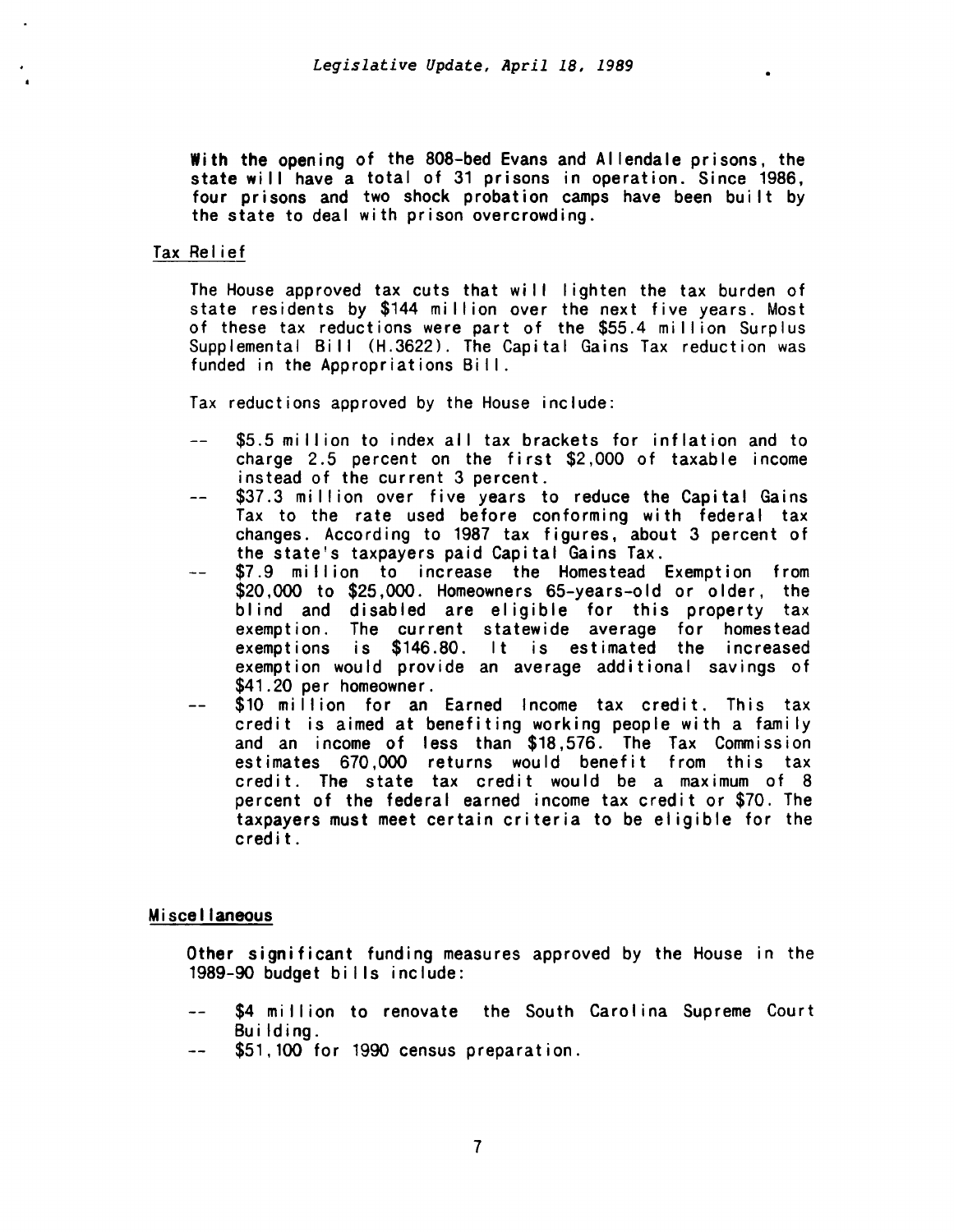- \$2.1 million to fund 25 new positions to staff the new SLED forensics laboratory scheduled to open next year.
- \$1.2 million to fund 50 new county DSS staff members to investigate abuse and neglect cases.
- \$750,000 to PRT for national tourism advertising and<br>\$450,000 for international tourism-advertising.
- \$1 million in the Capital Reserve Fund Bill for PRT's Recreation Land Trust Fund. This trust fund will be used to acquire land for needed park land acquisitions and to acquire land for beach access and recreation areas.
- \$1.3 million in the Capital Reserve Fund for development of  $-1$ the Savannah Valley recreation facility aimed at boosting
- \$4.3 million to ETV for equipment for its new facility.<br>\$170,000 for a House roll call system.
- $-$
- Aid to Subdivisions would be funded at 85.4 percent of  $$ formula.

# Still To Be Addressed

The House had completed work on the 1989-90 budgets bill when the state learned of the U.S. Supreme Court's decision in Davis v. Michigan Department of the Treasury. The Supreme Court ruled that states could not tax federal retirees if they exempt state and local government pensions. The tax laws of 14 other states, including South Carolina's, were affected by the Supreme Court ruling. There are about 50,000 federal, military and civil service retirees in South Carolina.

According to the Tax Commission, the financial liability of the state in the aftermath of the Michigan decision could be over \$100 million -- \$34 million for the 1988 tax year and possibly<br>\$34 million for the tax years 1985 through 1987, under the state's three year statute of limitations. Litigation has been filed in connection with the refunds for past tax years.

The State Budget and Control Board has been briefed by the Tax Conmission on the state's options following the court ruling Whatever course is taken will probably have an impact on the budget bills currently before the Senate Finance Committee.

Facing the state are decisions on what to do about the inequities in the tax laws and what to do about the possible \$100 million in refund payments. Several bills were introduced in the House last week that would change the exemptions available to both state and federal retirees.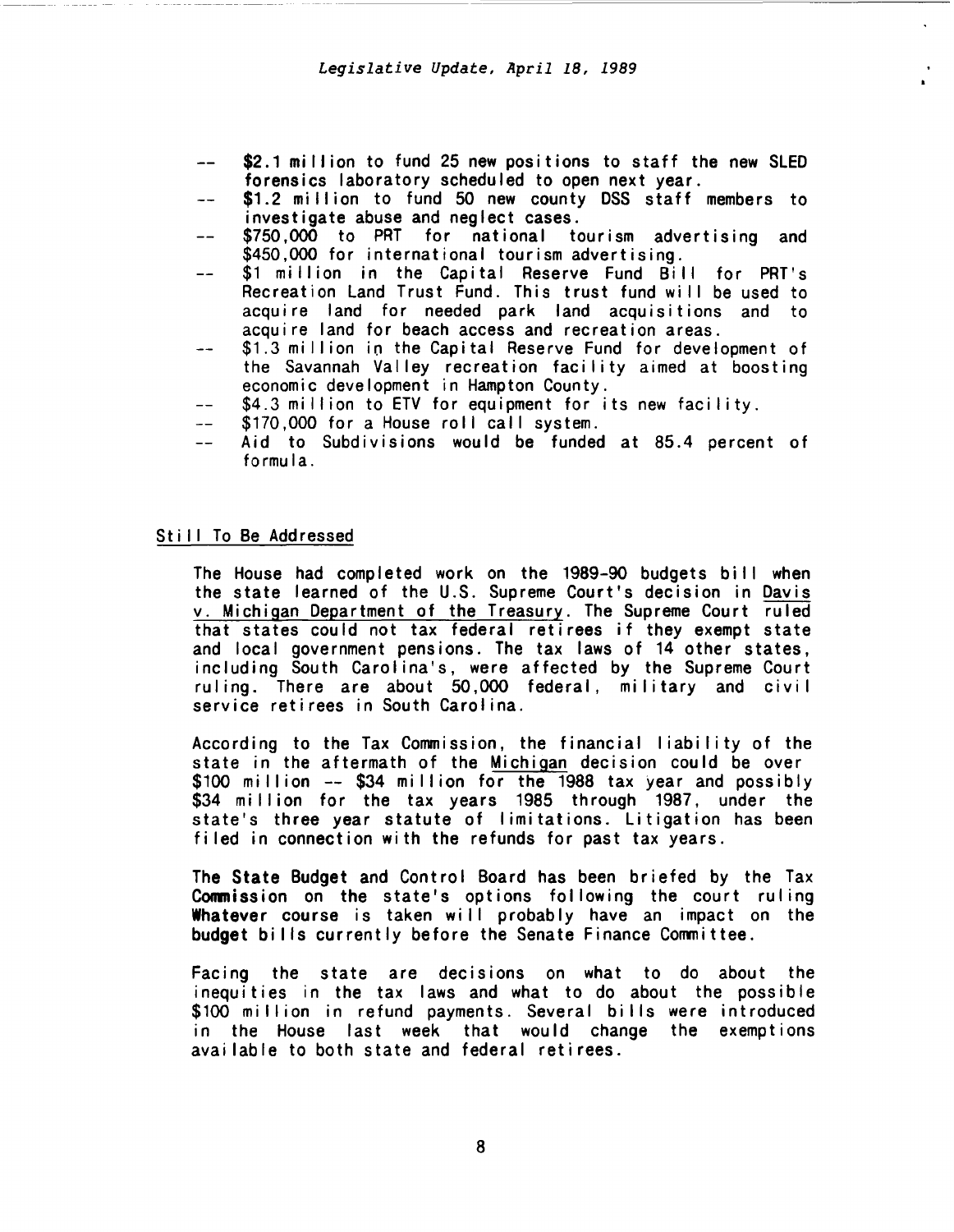# Highlights of the Capital Reserve Fund, Supplemental Appropriations, Surplus Supplemental and Deficiency Supplemental Appropriations Bi lis

Here are brief summaries of the three additional budget bills passed by the House this session. Some of the items contained in these summaries were noted in the preceding budget highlights narrative.

The Capital Reserve Fund bill (H.3602), totaling \$53.8 million, included:

- \$8.8 million in a one-time state employee bonus.
- \$6.8 million to the Health Insurance Reserve Fund.<br>\$3 million for CHE's "Cutting Edge."  $\sim$   $\sim$
- $-1$
- \$2 million to the Department of Education for textbooks.  $=$  $-$
- \$250,000 for the School Bus Driver Safe Driver Bonus.  $-$
- $\rightarrow$   $\rightarrow$
- \$4.3 million to ETV for equipment for its new facility.<br>\$1.4 million to DHEC for its county offices computer network.  $-$
- \$5.1 million to cover the current year deficit in the  $\overline{\phantom{a}}$ Department of Mental Health.
- \$1.1 million for the Department of Mental Retardation's Day  $-$ Program.
- \$1 million for the PRT Recreation Land Trust Fund.  $-$
- \$4 million for renovation of the State Supreme Court  $$ building.
- \$1 million to JEDA's Revolving Loan Fund. --
- \$1.3 million to the Savannah Valley Authority Hampton  $\rightarrow$ Project.
- \$1.1 million to the State Tax Commission for equipment  $$ revenue enhancement.
- \$110,000 to the State Library for matching grants for  $- -$ I ibrary construction.
- \$170,000 for roll call equipment for the House chamber.  $-$
- \$5,000 for a women's handicapped restroom facility in the  $\frac{1}{2}$ Statehouse.

The Supplemental Appropriations Bill (H.3601), totaling \$58 million, included:

- $\rightarrow$ \$2 million to Aid to Subdivisions Homestead Reimbursements.
- \$3.4 million for EPA local match funds.  $-$
- \$3.7 million in Aid to Entities for Rural Development. Of  $\rightarrow$ this, \$626,447 would be used by House members for Local Government Division grants; a like amount for Senate use. The balance must be used for projects that do not qualify for federal funds such as EPA, EDA, FHA, ARC or CDBG money.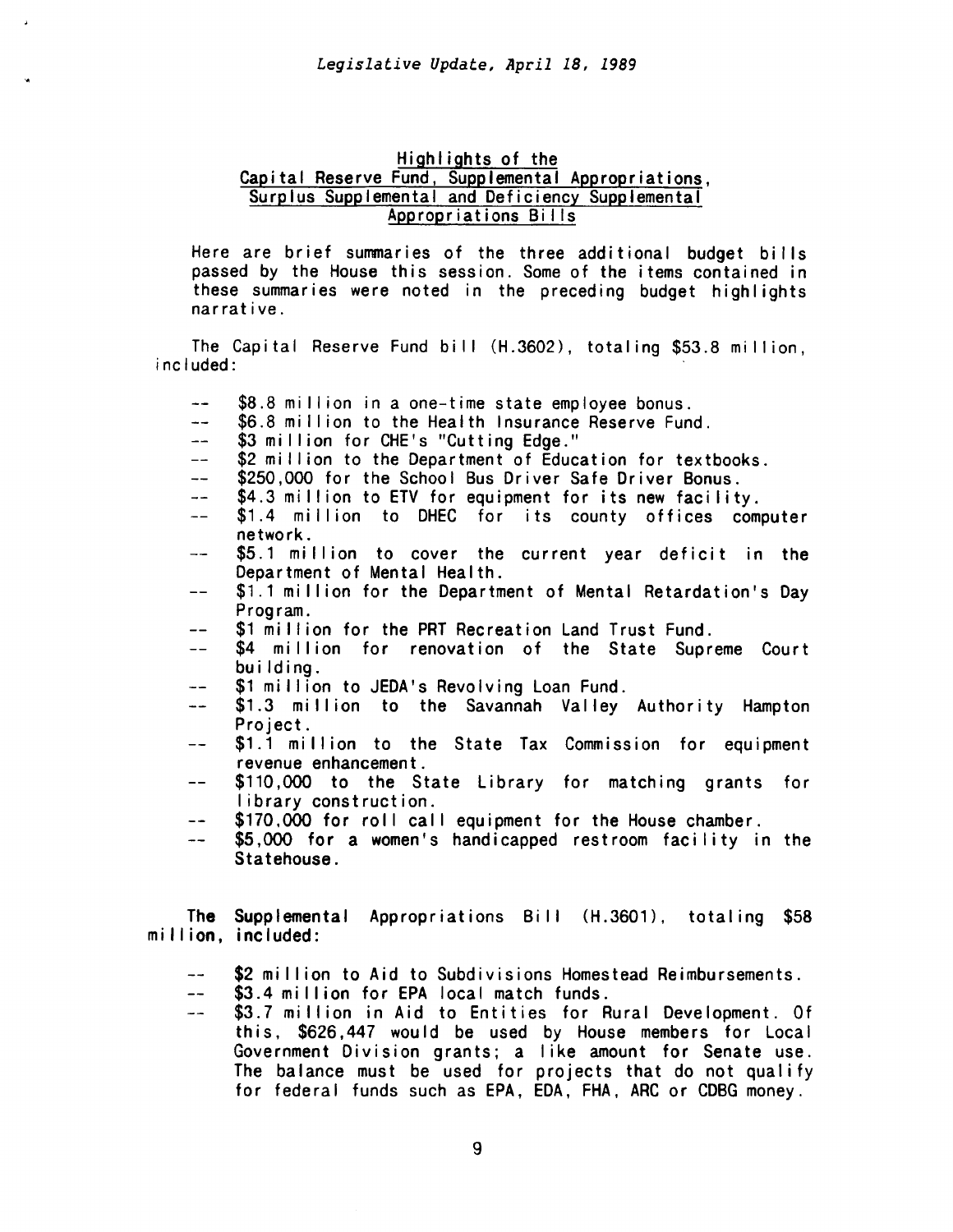- \$7.2 million to the General Reserve Fund
- \$17 million for Higher Education formula funding.
- An additional \$1.9 million for Higher Education's "Cutting  $-$ Edge"
- The Department of Education would get:  $-$ 
	- \* Another \$5 million for textbooks.<br>\* \$8.8 million for school bus ranks
	- \* \$8.8 million for school bus replacement<br>\* \$2 million for dres out proventies
	- \$2 million for drop-out prevention.

Provisos in the bill require:<br> $\leftarrow$  The CHE in conjunction

- The CHE, in conjunction with the State Board of Education, to establish a Center for the Advancement of Teaching and School Leadership.
- Development of a discipline-based arts education curricula  $-$ by the State Department of Education in conjunction with the State Arts Commission.
- Establishment of the Public School Employee Cost Savings Programs to award school district employees with cost saving ideas.
- Under the Cutting Edge's Research Investment Initiative, 25 percent of the funds must be allocated to the senior colleges. However, if the number of quality programs submitted by the public colleges does not use the 25 percent, the balance may go to the universities.

The Surplus Supplemental Bills (H.3622), totaling \$55.4 million, included:

- \$2.2 million for Aid to Entities for Rural Development.<br>\$5.5 million for an State Income Tax rate reduction.
- $-$
- \$7.9 million for a Homestead Exemption increase from  $-1$ \$20,000 to \$25,000.
- \$10 million for an Earned Income tax credit.  $\overline{a}$
- $-$ \$16.4 million in School Building Aid.
- \$10 million in Aid to Subdivisions.

The Deficiency Supplemental Appropriations totaling \$12.1 million, included: bill (H.3573),

- \$168,000 to SLED for required overtime payments.
- \$1 million for adjustments to the technical colleges'  $-$ vacancy factor.
- \$1.1 million to the Department of Mental Health for inmate  $\frac{1}{2}$ medical care.
- \$6.8 million for the health insurance reserve fund. البدائد
- \$3 million to the MUSC hospital budget shortfall.  $\perp$   $\perp$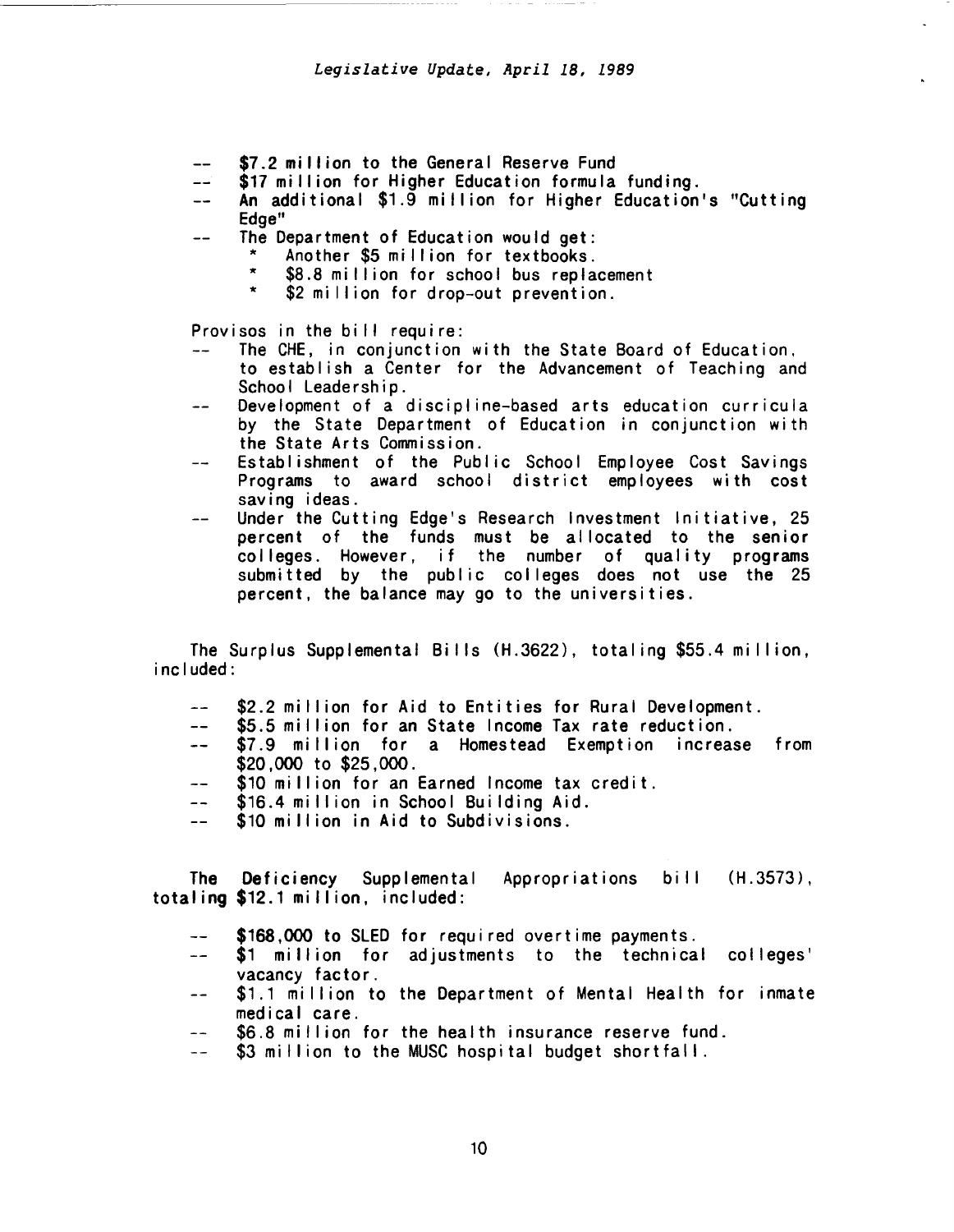Bills Introduced

*Here is a sampling* of *the bills introduced in the House during the past week. Not all the bills introduced* are *featured here. The bills* are *organized by the standing committees to which they were referred.* 

## *Agriculture and Natural Resources Committee*

S.C. Mining Act (H.3865, Rep. Corning). This bill would make a number of changes in the S.C. Mining Act. Among the proposed amendments is changing the permitting process from every 10 years to every four years. The bill would require that no permit could be issued without an environmental impact statement, which must be approved by both the Department of Health and Environmental Control and the State Land Resources Conservation Commission. The bill spells out what the environmental impact statement must entai I. The cost of the impact study would be paid by the company seeking the permit.

Pit Bulls (H.3896, Rep. Neilson). Ownership or possession of pit bull dogs would be outlawed if this bill is enacted. Violation would be a misdemeanor carrying a fine of not more than \$1,000 and/or imprisonment for not more than one year.

Forestry Commission (H.3902, Rep. McLeod). The State Forestry Commission would be reconstituted under this bill. The legislation calls for changing the current 9-member commission, appointed by the governor, to a 7-member commission elected by the General Assembly. The bill specifically states that no person owning more than 5,000 acres of forest land may serve on the commission, neither could a person who is employed or retained by a large forest land owner.

Felonious Dangerous Dogs (H.3914, Rep. Neilson). The penalty for violation of the state Dangerous Dog law would be increased from a misdemeanor to a felony under this bill. The legislation also increases the fine for first offense from \$200 to \$500 and the jail term from 30 to 60 days. Second offense would carry a \$1,500 fine that could not be suspended.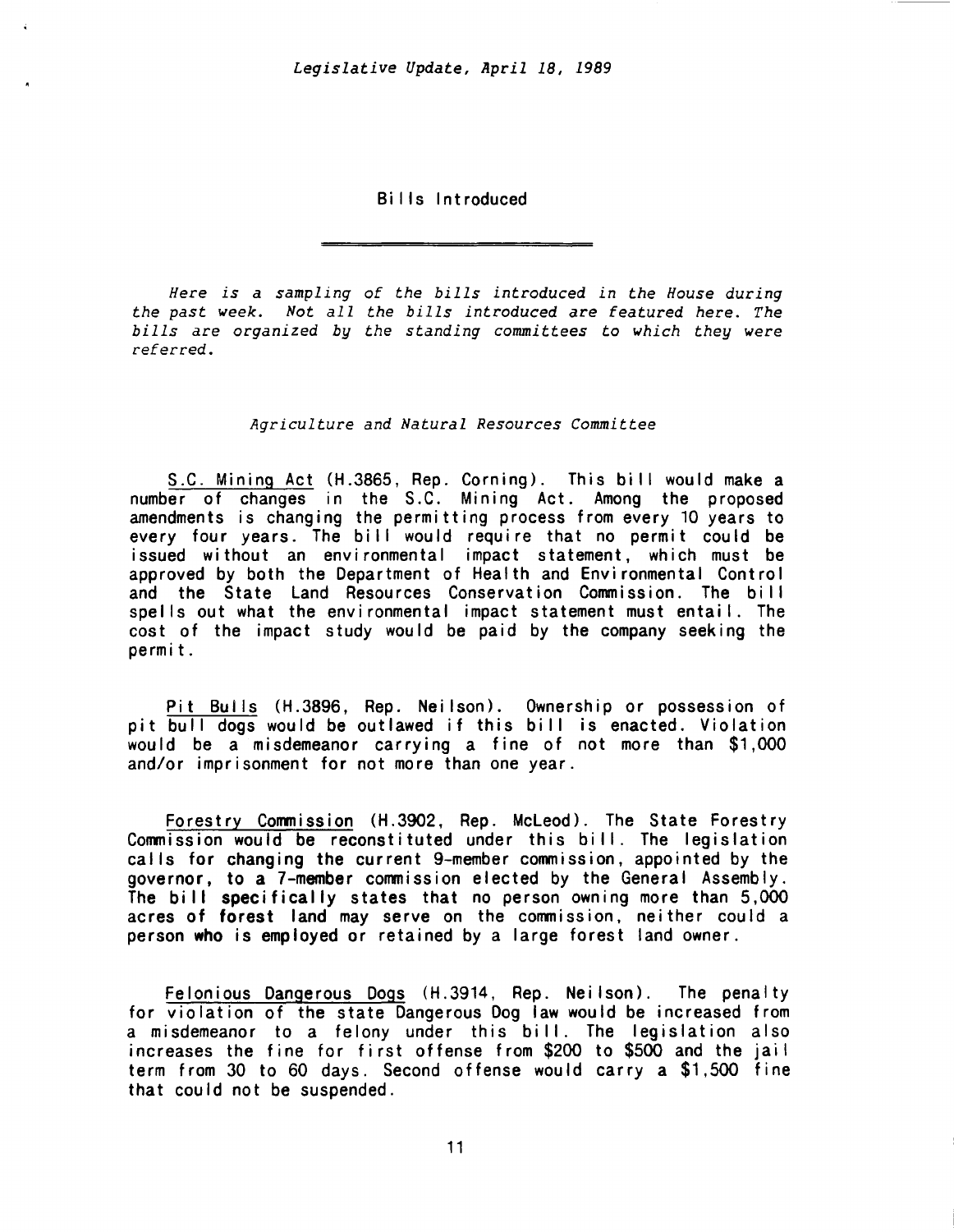Styrofoam Containers (H.3928, Rep. Sharpe). This bill would make it unlawful for eating establishments to use styrofoam containers for food or beverages taken off the premises. Violation would be a misdemeanor carrying a fine of up to \$200 or not more than 30 days in jail.

# *Education and Public Works Committee*

Age of First Graders (H.3851, Rep. Gordon). This bill would change the cut off birthday date for children entering the first grade from November 1 to December 31 of the school year they wish to enter. Under state law, children cannot begin the first grade unless they are 6-years-old by November 1 of the school year they begin first grade.

Study of the Declaration of Independence (H.3861, Rep. Nesbitt). In addition to studying and being tested on the tenets of the U.S. Constitution, students attending state-supported high Constitution, students attending state-supported high schools, colleges and universities also would be required to study and be tested on the Declaration of Independence and the Federalist Papers if this bill is enacted.

Housing for In-state Students (H.3906, Rep. T.C. Alexander). In-state students would receive priority status for student housing at the state's public colleges and universities under this bill.

# *Judiciary Committee*

Highway Safety Bill (H.3848, House Education and Public Works Committee). This committee bill, a follow-up to last session's Highway Safety Act, would, in part,:

- Raise the minimum ages for regular and special restricted driver's licenses by six months and provide a longer period of supervised driving for those driving with a restricted license.
- Increase fines for speeding.  $-1$
- Make driving through a railroad crossing when the crossing  $\frac{1}{2}$ gate or barrier is closed a six point violation.
- Increase the punishments for a variety of offenses  $\overline{a}$ involving uninsured vehicles.
- Increase the punishment for driving with a cancel led,  $--$ suspended or revoked license.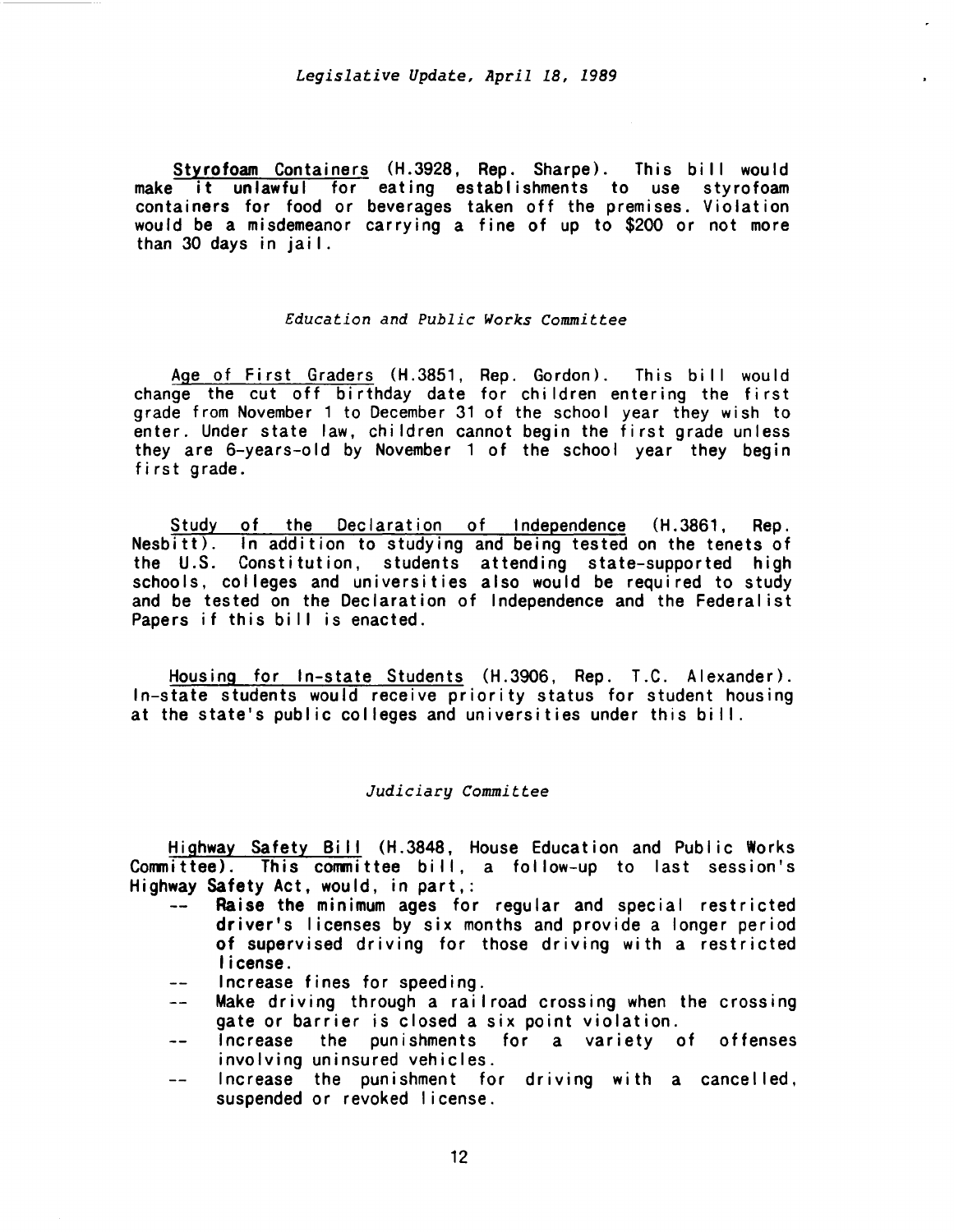- Increase the penalty for DUI/DUS.  $\overline{\phantom{0}}$
- Increase the penalty for passing a stopped school bus.  $\overline{a}$
- Increase the punishment for reckless driving and reckless homicide.
- Require mandatory blood testing in fatal injury crashes.  $---$
- Suspend the driver's license of 13-to-21-year-olds for one  $$ year following conviction on certain alcohol-related offenses.
- Increase the punishment for DUI.  $-$

Liability Limit on Childhood Vaccines (H.3849, Rep.<br>Keyserling). This bill would create the Childhood Vaccine Injury This bill would create the Childhood Vaccine Injury Act. Under this bill, claims of injury must be brought within three years after the date the injury occurred or was discovered. Claimants would be I imited to recovering a maximum of \$250,000, and no award damages could include punitive and exemplary damages or interest before a judgment is rendered.

A vaccine-related injury would refer to the manufacture, distribution or sale of the vaccine administered, but could not include injury caused by the method in which the vaccine was injected. Vaccines covered by this bill include DTP, TD, polio, rubeola and rubella. If more than one person claims they were injured in connection with the vaccine-related injury, they would be treated as one claimant under this bill.

Lobbyist Regulations (H.3868, Rep. Gregory). This bi II would overhaul the state regulations relating to lobbyists and lobbying activities. Among other provisions, this bi II would create the South Carolina Commission on Lobbying, whose members would include the Secretary of State and the chairmen of the House and Senate Ethics Committees.

In addition to describing the duties and powers of the Lobbying Commission, the bill defines who is a lobbyist and who is not. It sets registration requirements and fees for lobbyists, and describes how a lobby ist should report his activities. It specifically prohibits state agencies from using public funds to employ a person whose duties consist of lobbying the General Assembly. Individuals employed by state agencies prior to February 1, 1989 would be exempt from this provision.

Lobbyists who violate provisions of this bill would be quilty of a misdemeanor and be subject to a fine of up to \$1,000 or jail time up to 90 days. If convicted, the lobbyist would be barred from lobbying activities for three years.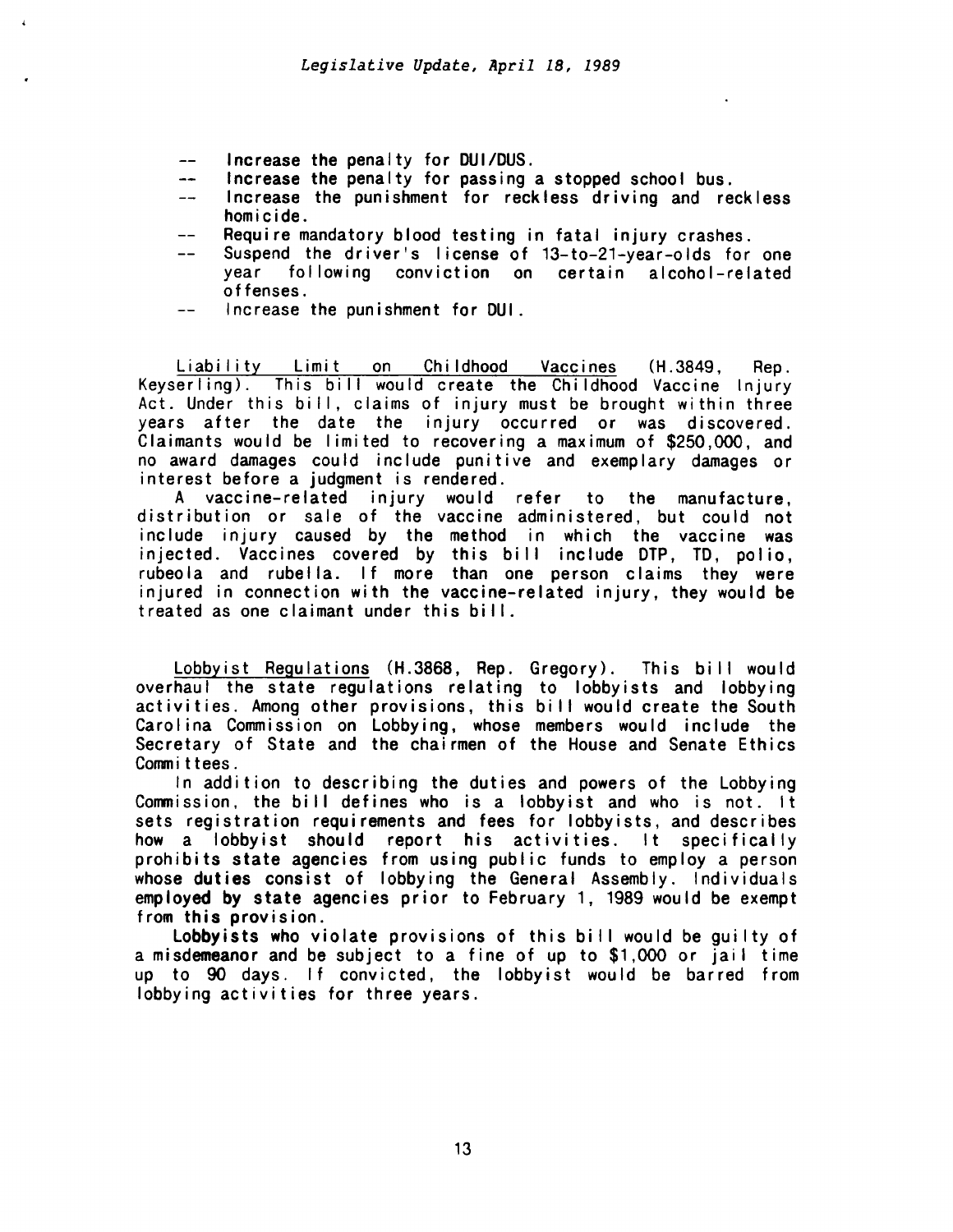Article III Modernizing (H.3879, Rep. Sheheen). Similar to the bill introduced last year, this joint resolution would modernize the language of the Legislative Article of the State Constitution. Most of the amended sections in H.3879 do not change the meaning of the section, but simply modernize the language. Some sections of Article III are eliminated by the bill because they are obsolete.

Under this bill, the language of Article III would be updated to require that:

- House and Senate members must be elected from single member districts.
- $-$ Legislative districts must be reapportioned every ten years based on the U.S. census.
- House and Senate members must reside in their districts in  $=$  $$ order to be elected and must be of the constitutionally required age to serve at the time their term of office begins.
- The General Assembly may receive an annual salary, mileage  $$ and subsistence as prescribed by law and may receive additional salary and allowances for special sessions. No General Assembly would have the power to increase the salary of its own members.
- Neither house of the General Assembly could judge the qualifications of its own members as set out in the State Constitution.
- Legislators would be immune from civil processes and criminal arrest for certain offenses during the legislative session. The bill deletes the constitutional language that extends the immunity ten days before and ten days after the session.
- Either chamber may provide by rule for the second reading of any bi II or joint resolution to be by voice vote ("viva voce") or by distribution of printed copies to each member.
- All elections by the General Assembly must be by roll call vote unless dispensed with by unanimous consent.
- All proceedings of either chamber must be open to the public except when two-thirds of the membership vote to have a closed session. The current language allows a closed session on occasions "as in the opinion of the house may require secrecy." House rules already require a two-thirds vote of the members present for an executive session. Senate rules do not require a two-thirds vote.
- Any vacancy in the General Assembly where the unexpired term is less than one year may be filled as provided by general law.

The General Assembly provide for the codification of laws and for keeping the codification up-to-date.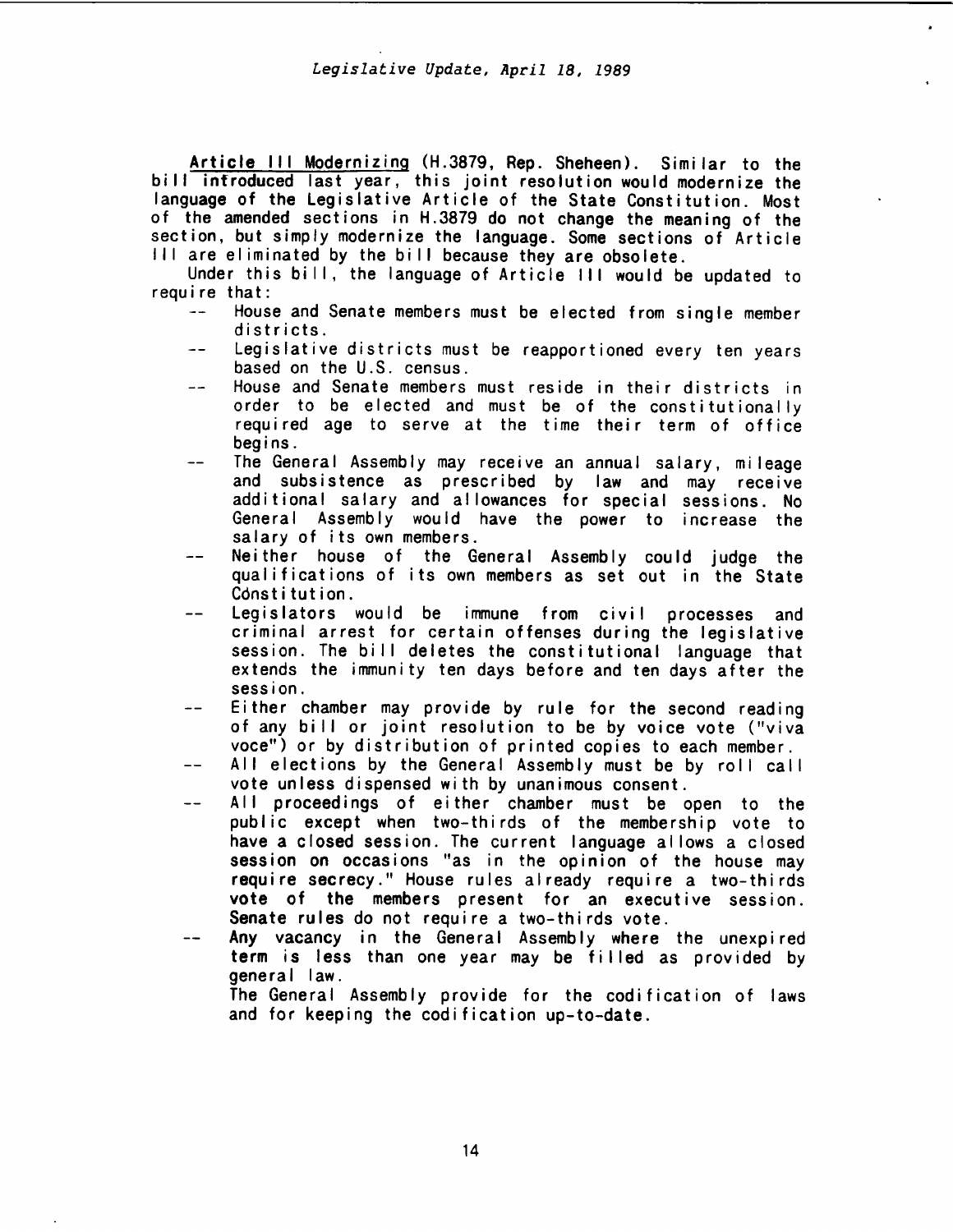The joint resolution, which must be approved by the voters in a statewide referendum, would delete language from the State Constitution prohibiting marriages between whites and blacks and prohibiting unmarried girls under 14-year-old consenting to sexual intercourse.

Legislative Audit Council Director (H.3893, Rep. Blackwell). This bill would delete the four year term of the director of the Legislative Audit Council and require instead that he serve at the pleasure of the counci I.

State Political Party Conventions (S.571, Sen. Lourie). This bill would allow state party conventions to be held during a 13 month period ending on May 15 of each general election year. Current law says the conventions must be held during a 12 month period ending on April 15.

# *Invitations and Memorial Resolutions Committee*

Sex Education Books (H.3892, Rep. Fair). This joint resolution would direct State School Supt. Charlie Williams to advise the<br>state's public school teachers through their respective state's public school teachers through their respective superintendents that two sex education books, ''Growing to Maturity" and "Human Sexuality, A Responsible Approach" by Dr. Linda A. Berne do not conform to state law when taught alone.

# *Medical, Military, Public and Municipal Affairs Committee*

Children's Services Act (H.3862, Rep. Corning). This bill, entitled the "Children's Services Act of 1990," would create the S.C. Department of Children's Services. This new department would be established to create a specialized children's agency to provide a statewide integrated program of children's service, including child care and development, child protective services with supportive homemaker and life skills services, foster care, adoption, and counse I i ng .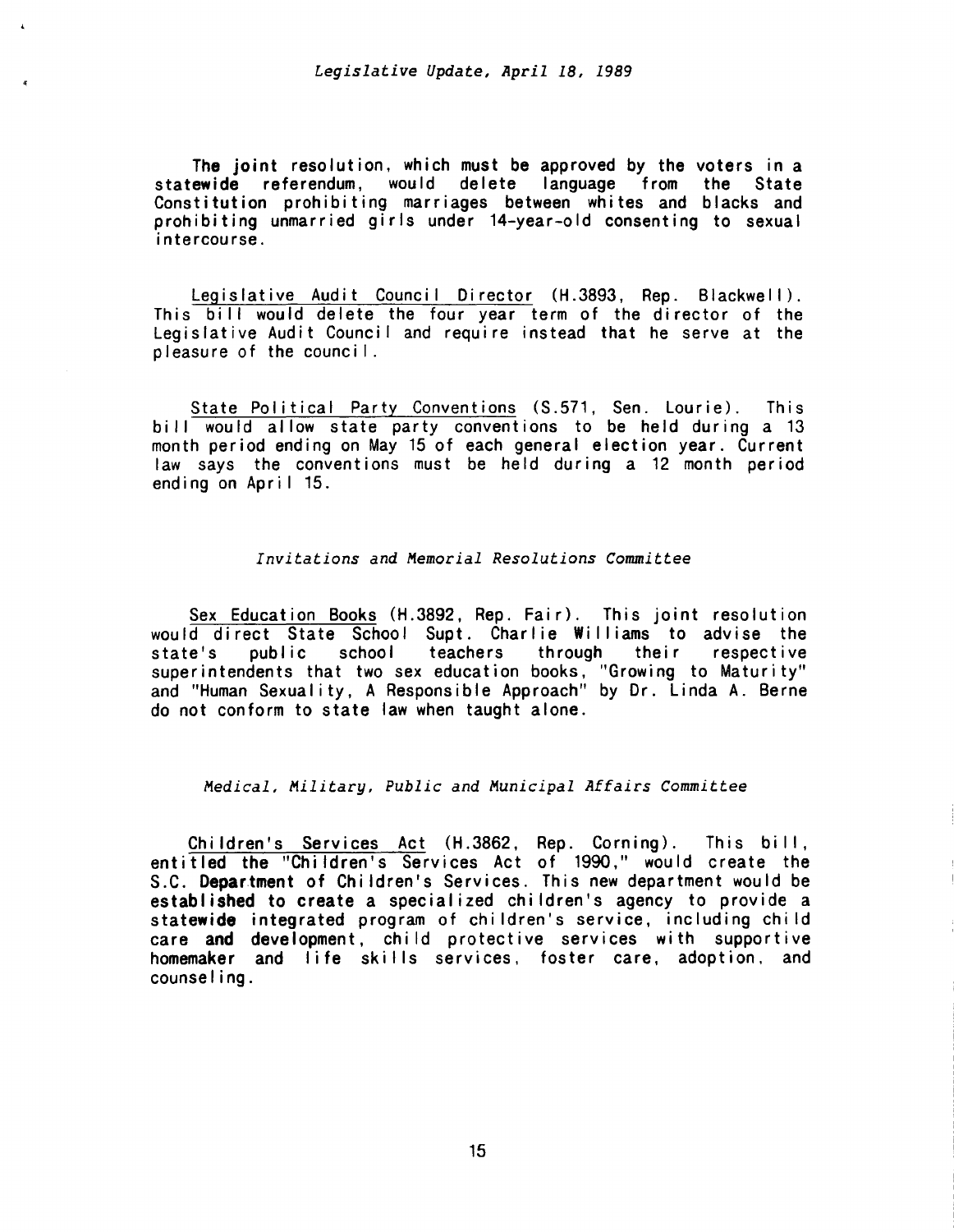The department would be governed by a 12-member board, half elected by the General Assembly, half appointed by the governor. The Children's Service Department would be funded by federal Title XX and Title IV-B funds. Arrangements would be made by the governor to receive the appropriate federal funds from the Department of Social Services. The department would take over all responsibilities of the children programs from DSS by July 1, 1990.

Attendance of State Board and Commission Members (H.3973, Rep. Wilkins). Members of state boards, committees, councils and commissions would have to attend at least half the meetings their respective boards hold during the calendar year. Failure to do so would constitute persistent neglect of duty. These provisions would not apply to ex officio members or their designees.

State Athletic Commission (H.3876, Rep. Washington). This bi II would increase the membership of the State Athletic Commission from seven to nine members. The two new members would be legislators appointed to the commission by the President of the Senate and the House Speaker .

Heating Service and the Elderly (H.3890, Rep. Lockemy). Under this legislation, no utility or electric co-operative could halt electric or gas heating service to a household containing a person 65-years-old or older during the months of December, January or February. The senior citizen would have to file a notarized statement stating he can not afford to pay for the utility service. The utility could appeal to the State Public Service Commission if it is believed the older person could pay for the heating service.

Disposal of Fetal Tissue (H.3891, Rep. Fair). This skeleton bill will provide the vehicle for an amendment to the code outlining the requirements for the humane disposal of fetal tissue.

Inmate Cell Occupancy (H.3924, Rep. Hallman). Under provisions of this bill, the requirements and standards for inmate occupancy for each cell in state and local correctional facilities would be the same as those of federal correctional facilities.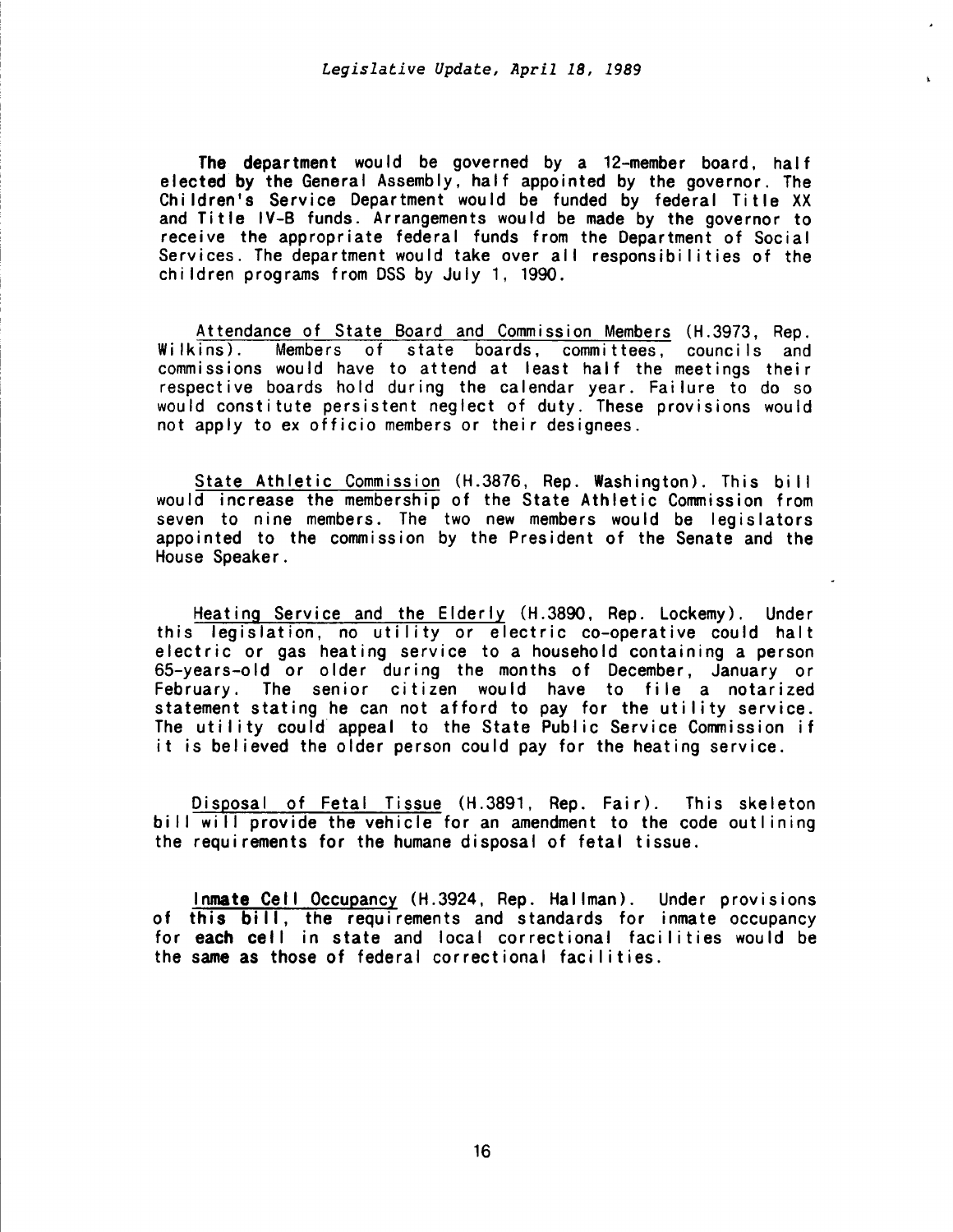### *Ways and Means Committee*

Victims of Violent Crimes Memorial (H.3843, Rep. Wofford). This joint resolution would direct the state to erect an appropriate memorial on the Statehouse grounds recognizing South Carolinians who have been the victims of violent crimes. The memorial would be provided through the State Victim/Witness Program.

State Retiree Tax Exemption (H.3850, Rep. Kirsh). Under this bill, all federal, military, state and law enforcement retirees would be eligible for a \$5,000 state income tax exemption. This would raise the deduction currently allowed federal and military retirees from \$3,000. The pensions of state retirees and law enforcement officers currently are exempted from state income taxes. The U.S. Supreme Court recently ruled that states must tax or exempt the pensions of federal and state retirees the same way.

Federal Retiree Exemption (H.3864, Rep. Corning). In light of the U.S. Supreme Court decision, this bill would exempt the annuities of all federal retirees from state income taxes. Currently, federal retirees may deduction \$3,000 of their retirement income. Military retirees, also eligible for a \$3,000 deduction, would have their deduction raised to \$6,000 under this bill. Retirees with private pension funds would also be allowed a \$6,000 exemption, up from the current \$3,000 deduction.

Wholesale Gasoline Prices (H.3899, Rep. Elliott). Under this joint resolution, the wholesale prices of gasoline in the state would be rolled back to the base price as it stood on April 1, 1989. Prices above the April 1 wholesale price limit would be allowed to meet contractual requirements. However, this excess wholesale price would be declared a surtax, whose revenue would be used for funding the South Carolina SHIMS highway program. The wholesale price freeze outlined in this joint resolution would be in effect for six months after the effective date of the act.

Tax Filing Extension (H.3907, Rep. Mattos). The deadline for filing tax returns or payments or any form relating to real property would be extended for two working days if the original deadline falls on a weekend day or a holiday, under this bill.

17